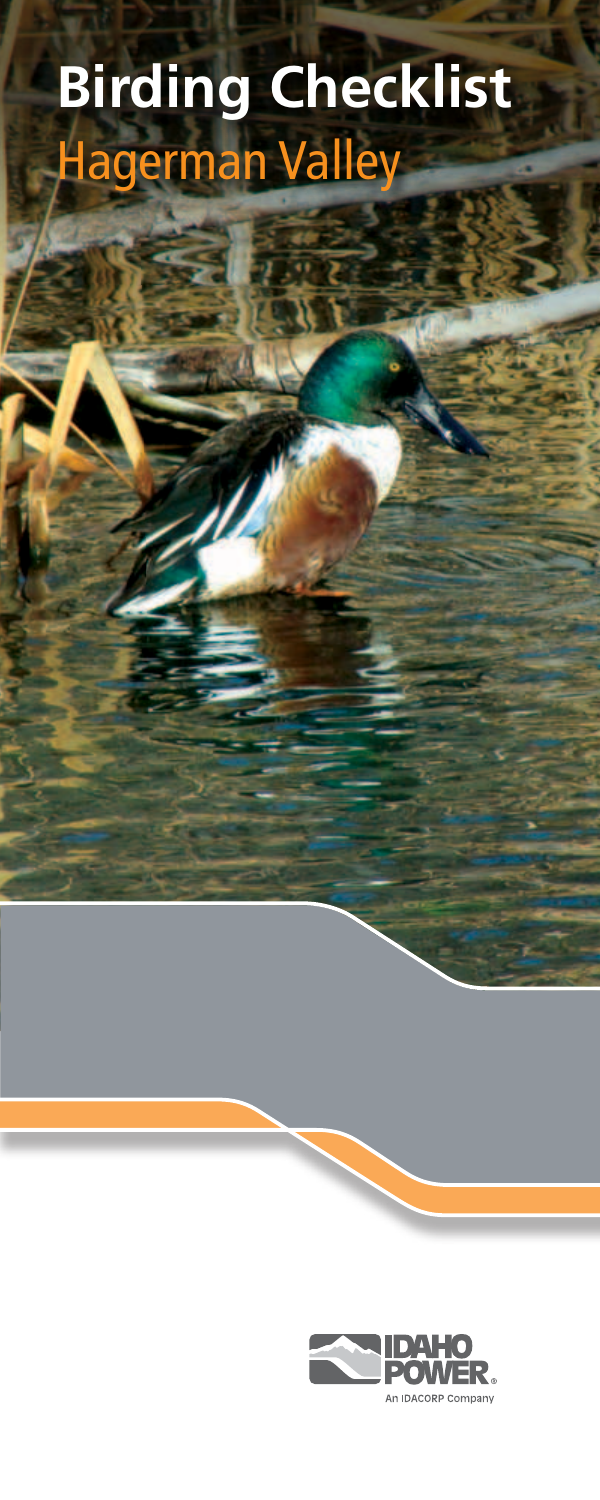### **Bird-Watcher's Checklist for the Hagerman Valley**

Southern Idaho's Hagerman Valley provides many excellent bird-watching opportunities for birding enthusiasts. Within the Hagerman Valley many areas are open to the public for multipurpose recreational uses including bird-watching. A variety of public access areas exist in the valley. Many are managed by state or federal agencies. This publication focuses on areas owned and managed by Idaho Power that are open to the public. In these areas, you can experience the ways in which Idaho Power manages wildlife habitat, cares for the environment, and partners with you to make it accessible.

Whether you are new to bird-watching or an experienced bird-watcher, this checklist provides information on what you can expect to see during different times of the year, the likelihood of encountering certain bird species and Idaho Power properties you may want to visit. This bird-watcher's checklist is intended to serve as an index to birds calling the Hagerman Valley home no matter where you go to see them.

#### **This list was compiled using:**

- **Information from published bird identification quides**
- Bird surveys conducted by Idaho Power over the past 20 years
- Christmas bird-count data from the Prairie Falcon Audubon Society
- National Park Service resource information

#### **Balancing Recreation And Resources**

Idaho Power is committed to responsible environmental stewardship and to providing quality outdoor recreation opportunities for anglers, hunters, campers and birding enthusiasts like you. Balanced management of more than 925 acres of Idaho Power wildlife habitat land in the Hagerman Valley is one of the requirements to operate our federally licensed hydroelectric power plants in the Hagerman Valley.

Our management goals are to protect and enhance upland and riparian habitats important to the area's wildlife. We have also improved and added recreation access points, day-use areas and informational and educational kiosks to help ensure visitors like you have a safe, rewarding and memorable experience.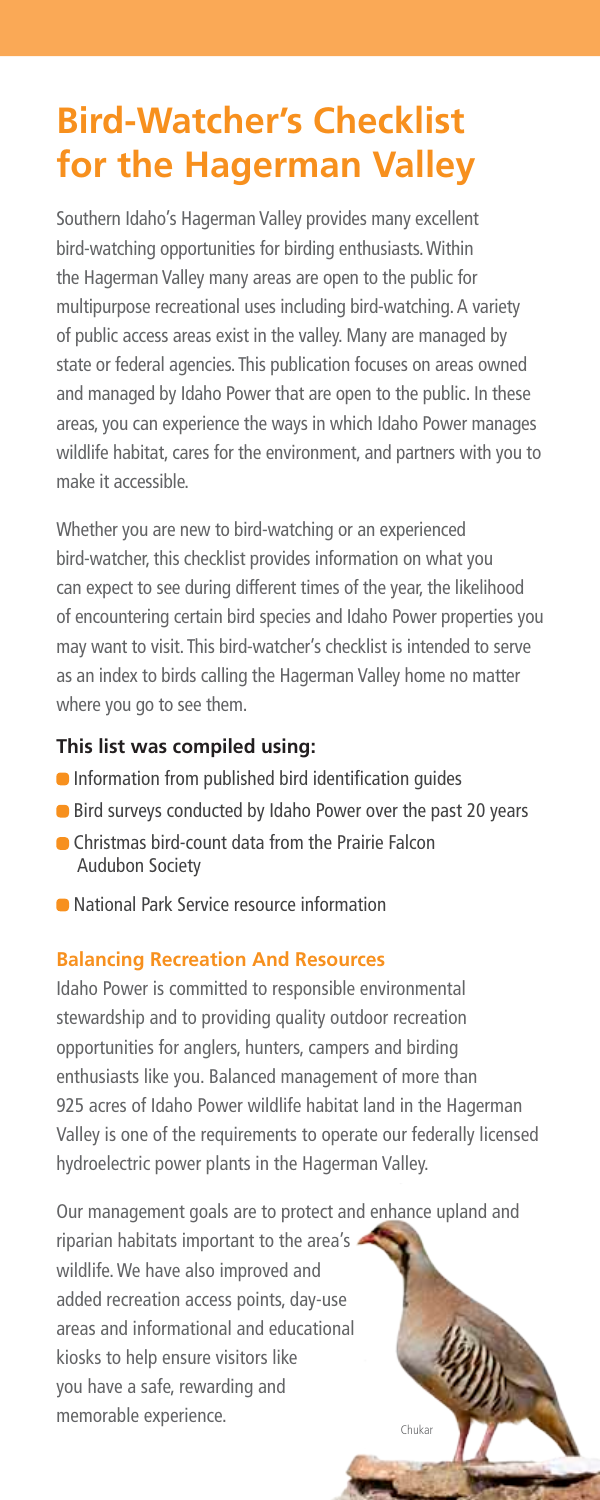#### **Birds You'll See**

Waterfowl migrate through and concentrate in the Hagerman Valley's reservoirs, lakes and ponds each fall and winter. Many bird species are residents and nest in the Hagerman Valley. Banbury Springs provides an excellent viewpoint to observe a variety of bird species. From here, a bird-watcher can view the spring-fed Morgan Lake and the Snake River below. Common waterfowl seen from this location include Canada goose, mallard, northern shoveler, green-winged teal, American widgeon, gadwall, common goldeneye, scaup and ring-necked duck. Bald eagles are also common winter visitors to this area and roost in the large trees lining the river. Great blue heron, great egret and black-crowned night heron can also be observed.

Tuana Gulch provides a mix of upland and riparian habitats in which a variety of birds can be found. Upland species, such as ring-necked pheasant, California quail and occasionally chukar and gray partridge, can be seen in the shrublands. The riparian habitat along the river hosts a variety of neotropical migrants during the spring and summer months. Wood ducks are commonly seen in the beaver ponds along Tuana Creek.

At the lower end of the valley near the town of Glenns Ferry, Idaho Power's Bancroft Springs property straddles the Snake River. Here, common nighthawks cruise the skies, and lark sparrows sing from the sage. Pay attention to the large basalt bluffs on the east side of the river, and you may spot a golden eagle, great horned owl or barn owl nesting in the cliffs. American white pelicans and double-crested cormorants commonly rest on the rocks along the river.

#### **Please be aware that hunters regularly use this area from September through January.**

Since its earliest days, Idaho Power has embraced the philosophy of operating its project lands for public benefit. We appreciate the trust the public has granted, and we recognize the important role we play as one of the many stewards of the Hagerman Valley's natural resources.

To learn more about the recreational opportunities we provide and Idaho Power's initiatives to protect and enhance our natural and cultural heritage, visit "Our Environment" online at:

### **www.Idahopower.com**.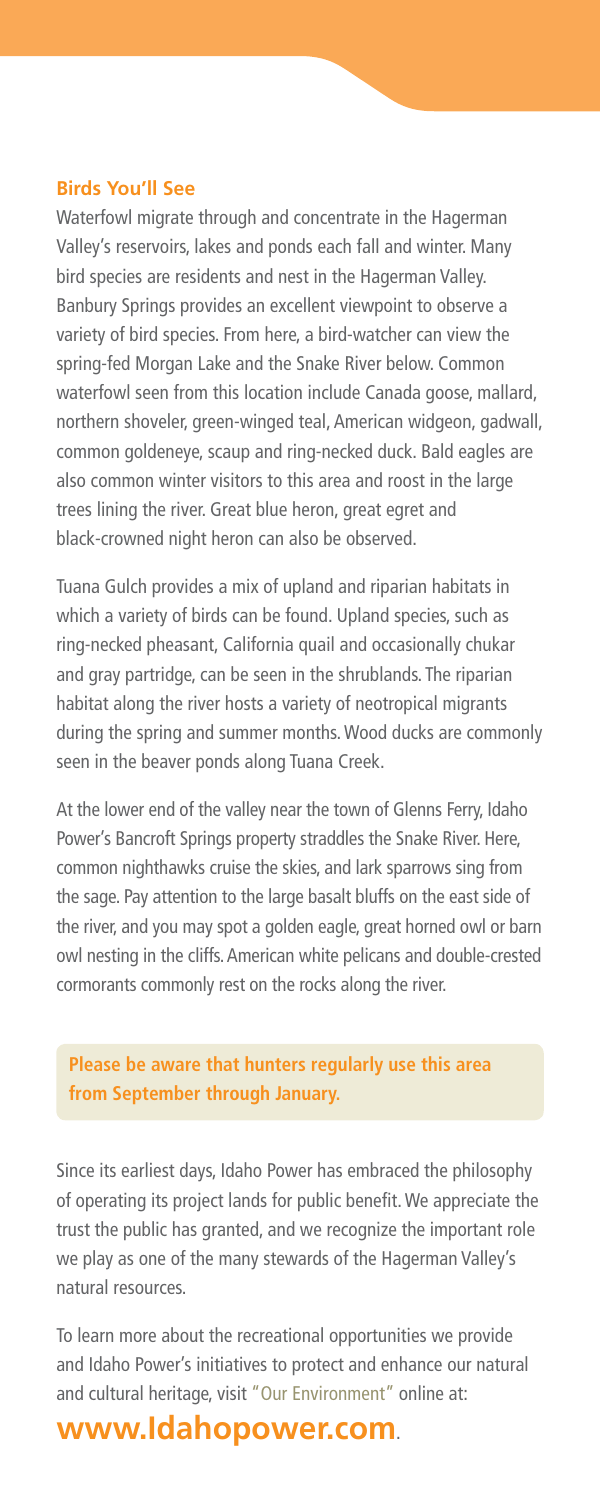#### **Access to Idaho Power Managed Lands**

Idaho Power lands in the Hagerman Valley are adjacent to the Snake River and reservoirs created by the Upper and Lower Salmon Falls and Bliss hydroelectric projects. These properties are accessible by foot.

**Banbury Springs** — The area is for day-use only. No overnight camping is allowed. Parking is available at the top of the grade. Access the area by walking the road into the canyon where there is a well-defined trail around the lake. The walk from the parking area to Banbury Springs/Morgan Lake is relatively strenuous. The hillside springs have healthy populations of poison ivy and stinging nettle and should be avoided. To learn more about Banbury Springs, visit www.idahopower.com/OurEnvironment/ WildlifeHabitat/hagermanHabitat/banbury.cfm.

**Tuana Gulch** — Park along the canal road to access day-use only areas on the south side of the Snake River. Overnight camping is prohibited. Areas behind the walk-overs are designated foot access only. An Idaho Power road provides vehicle access to a boat ramp on the north side of the Snake River. To learn more about Tuana Gulch, visit www.idahopower.com/OurEnvironment/ WildlifeHabitat/hagermanHabitat/tuana.cfm.

**Bancroft Springs** — No overnight camping is allowed except in the graveled area at the boat ramp. Property boundaries are marked with Idaho Power boundary marker signs. To learn more about Bancroft Springs, visit www.idahopower.com/ OurEnvironment/WildlifeHabitat/hagermanHabitat/bancroft.cfm.

Visitors should adhere to all federal, state and county rules and regulations. Hunting and fishing regulations are determined by the Idaho Department of Fish and Game. A Gooding County ordinance prohibits use of firearms other than a shotgun anywhere within the Banbury Springs day-use area, including the canyon rim.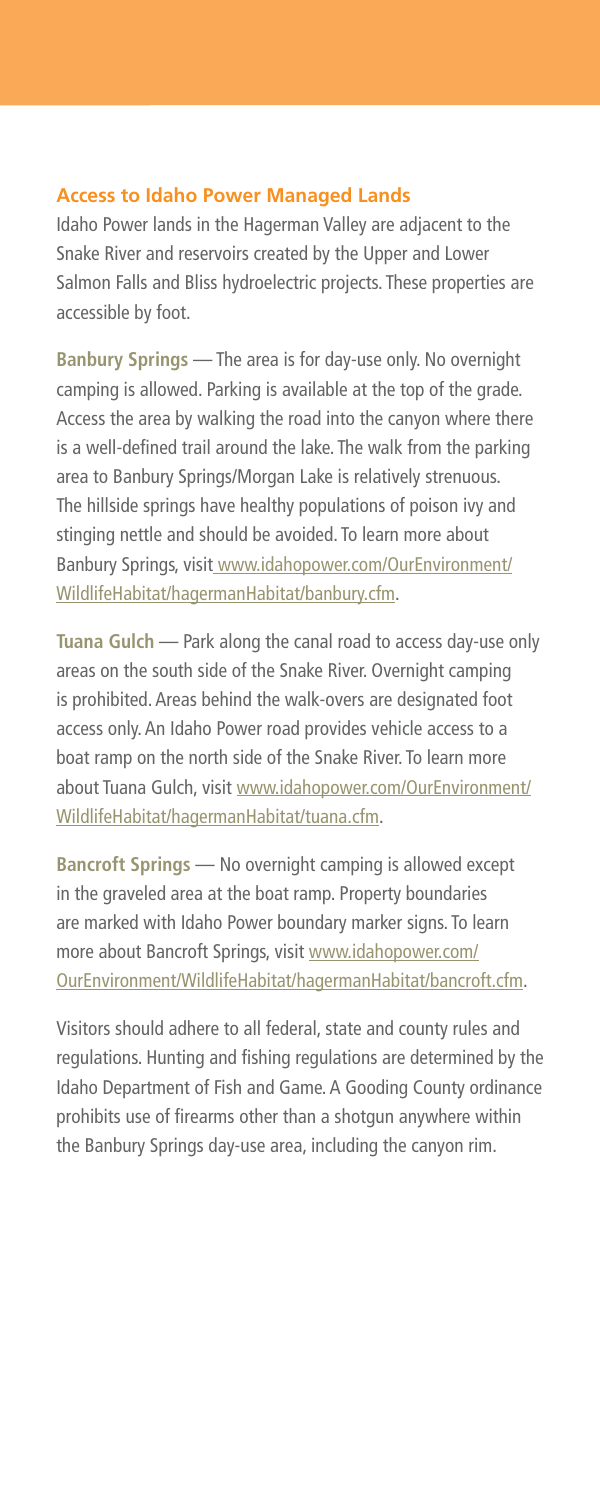#### **Birding Etiquette**

- Keep vehicles on designated roads.
- Obey all laws, including those that apply to roads, trails and the rights of others.
- Respect private property.
- Be courteous to others.
- Keep groups small (4–8 people).
- **Minimize stress on birds by keeping your** distance while viewing, photographing or filming.
- Stay back from nests and display areas.



### **Hagerman Valley Area Map**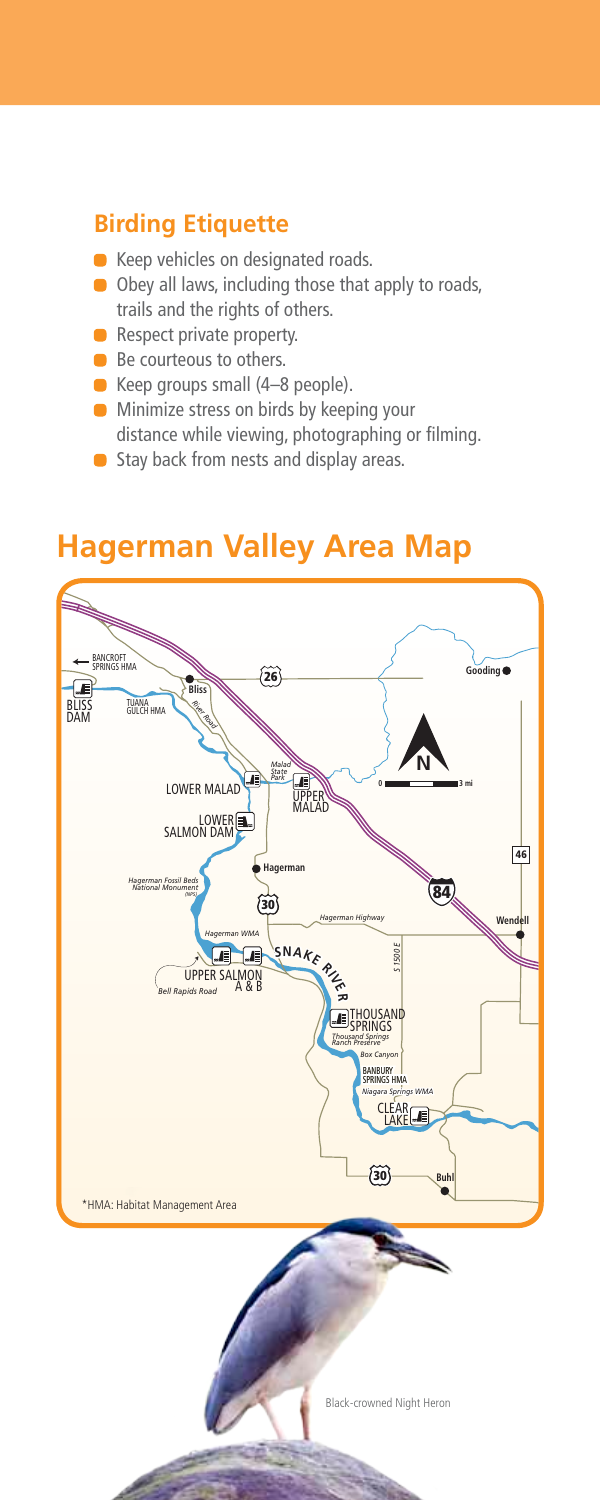#### Common Name



(N) Nesting, A-Abundant, C-Common, U-Uncommon, R-Rare

| Loons <sub>–</sub>                       |              |        |                |        |
|------------------------------------------|--------------|--------|----------------|--------|
| Common Loon                              | R.           | R      | R              |        |
| Grebes <sub>-</sub>                      |              |        |                |        |
| Pied-billed Grebe (N)                    | U            | U      | U              | U      |
| Western Grebe (N)                        | C            | U      | U              | C      |
| _ Clark's Grebe                          | R            | R      | U              | R      |
| Eared Grebe                              | R            | R      | U              | R      |
| <b>Horned Grebe</b>                      |              |        | R              |        |
| Pelicans <sub>____</sub>                 |              |        |                |        |
| American White Pelican                   | C            | U      | R              | C      |
| <b>Cormorants</b> _                      |              |        |                |        |
| _ Double-crested Cormorant (N)           | C            | C      | U              | C      |
| Herons, Egrets, Ibis, Bitterns _         |              |        |                |        |
| American Bittern                         |              | R      |                |        |
| Great Blue Heron (N)                     | C            | C      | C              | C      |
| _ Black-crowned Night Heron (N)          | U            |        |                | U      |
| __ Snowy Egret (N)                       | R<br>R       | R      | R<br>U         | R      |
| _ Great Egret<br>_ Cattle Egret          | R            |        | R              | R      |
| _ White-faced Ibis                       | R            | R      |                | U      |
|                                          |              |        |                |        |
| Swans, Geese, Ducks                      |              |        |                |        |
| Tundra Swan                              |              |        | R              |        |
| _ Trumpeter Swan                         |              | R      | R              |        |
| _ Whooper Swan                           |              |        | $\vee$         |        |
| Mute Swan*<br>_ Canada Goose (N)         | C            | C      | R<br>C         | C      |
| Greater White-fronted Goose              | R            |        | R              |        |
| Ross's Goose                             | R            |        |                |        |
| _ Cackling Goose                         | R            |        | R              |        |
| _ Snow Goose                             |              |        | R              |        |
| $\_$ Mallard (N)                         | A            | A      | A              | A      |
| Wood Duck (N)                            | U            | U      | U              | U      |
| _ Northern Shoveler (N)                  | U            | U      | U              | R      |
| _ Green-winged Teal                      | C            | C      | $\subset$      | U      |
| _ Cinnamon Teal (N)                      | C            | С      | $\cup$         | С      |
| _ Blue-winged Teal                       | U            | U      | R              | R      |
| _ American Wigeon                        | C            | C      | A              | C      |
| Northern Pintail                         | U            | U      | U              | R<br>C |
| $\Box$ Gadwall (N)<br>_ Common Goldeneye | C<br>U       | C<br>C | C<br>A         | R      |
| Barrow's Goldeneye                       | $\mathsf R$  |        | R              |        |
| _ Bufflehead                             | C            | C      | $\mathsf C$    | R      |
| _ Common Merganser (N)                   | U            | U      | $\overline{C}$ | U      |
| _ Hooded Merganser                       | $\mathsf R$  |        | R              |        |
| _ Red-breasted Merganser                 | R            |        |                | R      |
| _ Greater Scaup                          |              | R      |                |        |
| _ Lesser Scaup                           |              | R      | U              |        |
| _ Ring-necked Duck                       | U            | U      | U              | U      |
| Canvasback                               | R            |        | R              |        |
| Redhead                                  | $\mathsf{C}$ | C      | U              | C      |
|                                          |              |        |                |        |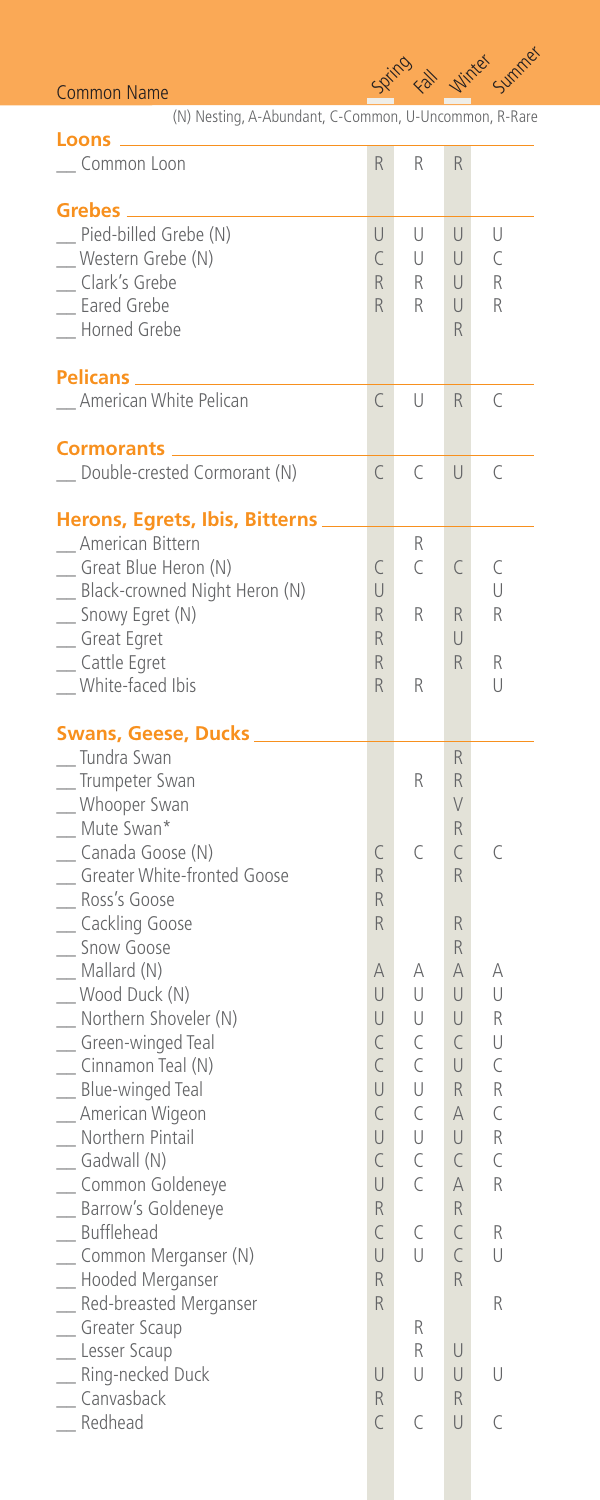

| <b>Swans, Geese, Ducks (cont'd)</b> |                |              |           |              |
|-------------------------------------|----------------|--------------|-----------|--------------|
| _ Ruddy Duck                        | U              | U            | C         | U            |
| White-winged Scoter                 |                |              | R         |              |
| <b>Tufted Duck</b>                  | U              | U            | U         | U            |
| _ Oldsquaw                          |                | R            | R         |              |
|                                     |                |              |           |              |
| <b>Vultures</b> <sub>-</sub>        |                |              |           |              |
| Turkey Vulture                      | U              | U            |           | U            |
|                                     |                |              |           |              |
| Eagles, Hawks, Falcons ____         |                |              |           |              |
| _ Bald Eagle                        | U              | U            | U         |              |
| _ Golden Eagle (N)                  | U              | U            | U         | U            |
| _ Red-tailed Hawk (N)               | C              | C            | C         | C            |
| _ Ferruginous Hawk                  | R              | R            | R         | R            |
| __ Swainson's Hawk (N)              | R              | R            |           | R            |
| _ Rough-legged Hawk                 |                | R            | U         |              |
| _ Sharp-shinned Hawk                | U              | U            | U         | R            |
| _ Cooper's Hawk                     | U              | U            | U         | R            |
| Northern Goshawk                    | R              | R            | R         |              |
| _ Northern Harrier (N)              | C              | C            | $\subset$ | C            |
| $\angle$ Osprey (N)                 | U              | U            |           | U            |
| American Kestrel (N)                | C              | C            | C         | C            |
| $\equiv$ Merlin                     |                |              | U         |              |
| _ Prairie Falcon (N)                | U              | U            | U         | U            |
| Peregrine Falcon                    |                |              | R         |              |
| __ Gyrfalcon                        | R              |              |           |              |
|                                     |                |              |           |              |
| <b>Quail, Grouse, Partridge</b>     |                |              |           |              |
| _ California Quail (N)              | $\mathsf C$    | C            | C         | C            |
| $\equiv$ Gray Partridge (N)*        | R              | R            | R         | R            |
| $\Box$ Chukar (N)*                  | U              | U            | U         | U            |
| Northern Bobwhite*                  | R              | R            | R         | R            |
| _ Ruffed Grouse                     |                | R            |           |              |
| _ Greater Sage Grouse               |                |              | R         |              |
|                                     |                |              |           |              |
| Turkey, Pheasant _                  |                |              |           |              |
| Wild Turkey*                        | R              |              |           | R            |
| Ring-necked Pheasant (N)*           | $\overline{C}$ | $\mathsf{C}$ | $\subset$ | $\mathsf{C}$ |
|                                     |                |              |           |              |
| <b>Cranes</b>                       |                |              |           |              |
| Sandhill Crane                      | R              | R            |           |              |
|                                     |                |              |           |              |
| <b>Plovers, Stilts, Avocets.</b>    |                |              |           |              |
| _ Semipalmated Plover               | R              | R            |           |              |
| _ Killdeer (N)                      | C              | C            | U         | C            |
| Black-necked Stilt (N)              | R              |              |           | R            |
| _ American Avocet (N)               | U              | U            |           | U            |
|                                     |                |              |           |              |
| <b>Sandpipers, Phalaropes.</b>      |                |              |           |              |
| _ Semipalmated Sandpiper            | R              | R            |           |              |
| _ Solitary Sandpiper                | R              |              |           |              |
| _ Least Sandpiper                   | R              | R            |           |              |
| _ Spotted Sandpiper                 | U              | U            |           | U            |
| _ Stilt Sandpiper                   | R              | R            |           |              |
| Wilson's Phalarope                  | R              | R            |           |              |
|                                     |                |              |           |              |
|                                     |                |              |           |              |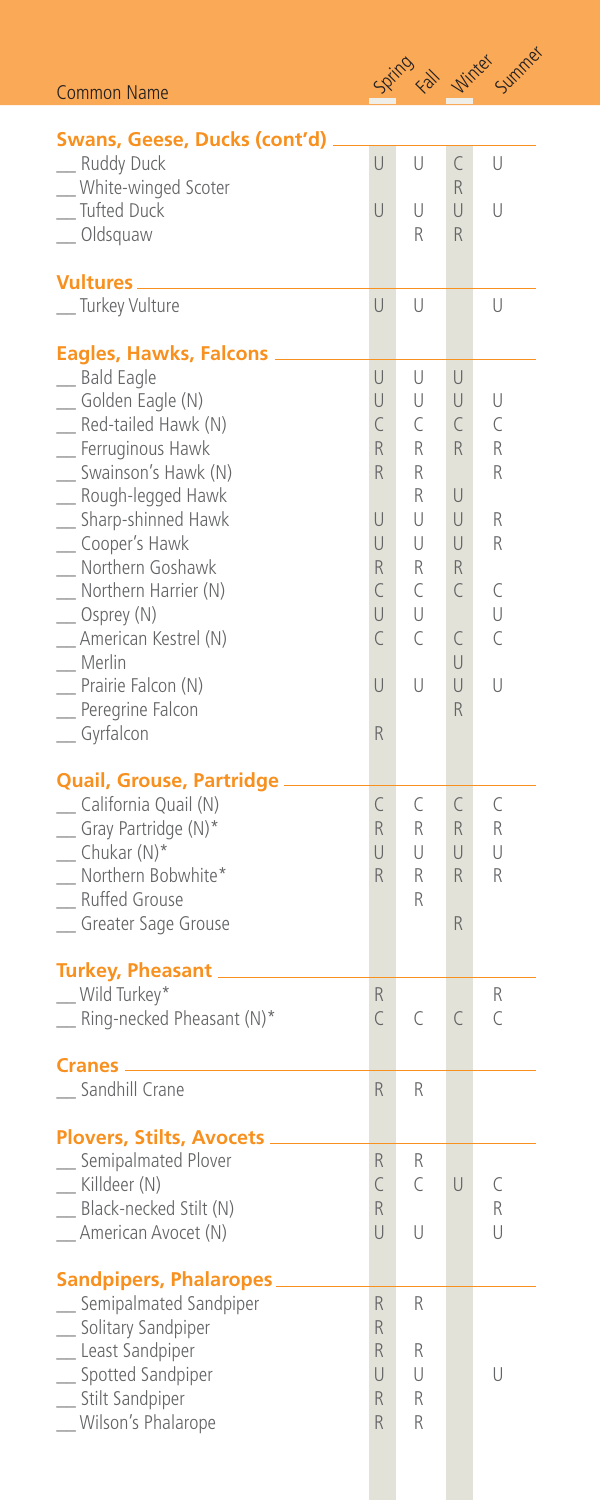

| <b>Sandpipers, Phalaropes (cont'd)</b> |              |   |             |           |
|----------------------------------------|--------------|---|-------------|-----------|
| _ Greater Yellowlegs                   | R            |   |             |           |
| _ Lesser Yellowlegs                    | R            |   |             |           |
| _ Long-billed Curlew                   | U            |   |             | U         |
| Wilson's Snipe (N)                     | U            | U | U           | U         |
| <b>Western Sandpiper</b>               | R            | R |             |           |
| _ Willet                               | R            |   |             |           |
| _ Long-billed Dowitcher                | R            | R |             | R         |
| Short-billed Dowitcher                 | R            | R |             |           |
| Marbled Godwit                         | R            | R |             |           |
|                                        |              |   |             |           |
| <b>Gulls, Terns</b>                    |              |   |             |           |
| California Gull                        | C            | C | C           | С         |
| _ Ring-billed Gull                     | C            | C | C           | $\subset$ |
| _ Franklin's Gull                      | R            |   |             |           |
| _ Bonaparte's Gull                     | R            | R |             |           |
| _ Herring Gull                         | R            |   |             |           |
| _ Glaucous-winged Gull                 | $\mathsf{R}$ |   |             |           |
| _ Glaucous Gull                        |              |   | R           |           |
| _ Thayer's Gull                        |              |   | $\mathsf R$ |           |
| _ Mew Gull                             | $\vee$       |   | $\vee$      |           |
| Lesser Black-backed Gull               |              |   | $\vee$      |           |
| _ Forster's Tern                       | $\cup$       | U |             |           |
| _ Black Tern                           |              |   |             | R         |
| _ Caspian Tern                         | C            | R |             | C         |
| _ Common Tern                          | U            |   |             |           |
|                                        |              |   |             |           |
| Doves_                                 |              |   |             |           |
| $\sum$ Rock Dove (N)*                  | A            | A | A           | A         |
| _ Mourning Dove (N)                    | $\subset$    | C | R           | C         |
| _ Eurasian Collared Dove (N)*          | C            | C | C           | C         |
|                                        |              |   |             |           |
| Owls-                                  |              |   |             |           |
| _ Common Barn Owl (N)                  | U            | U | U           | U         |
| _ Great Horned Owl (N)                 | U            | U | U           | U         |
| Western Screech Owl                    | U            | U | U           | U         |
| _ Long-eared Owl                       | U            | U | U           | U         |
| Short-eared Owl                        | R            |   |             | R         |
| Northern Saw-whet Owl                  |              |   | R           |           |
| _ Burrowing Owl (N)                    | R            |   |             | R         |
| _ Northern Pygmy Owl                   |              |   | R           |           |
| _ Great Grey Owl                       |              |   | R           |           |
| Boreal Owl                             |              |   | R           |           |
| <b>Nighthawks, Poorwills</b>           |              |   |             |           |
| __ Common Nighthawk (N)                | U            |   |             | C         |
| Common Poorwill                        | U            | U |             |           |
|                                        |              |   |             |           |
| Swifts _______                         |              |   |             |           |
| White-throated Swift                   | R            |   |             |           |
| Vaux's Swift                           |              |   |             | R         |
|                                        |              |   |             |           |
| Larks _                                |              |   |             |           |
| __ Horned Lark (N)                     | U            | U | R           | R         |
|                                        |              |   |             |           |
|                                        |              |   |             |           |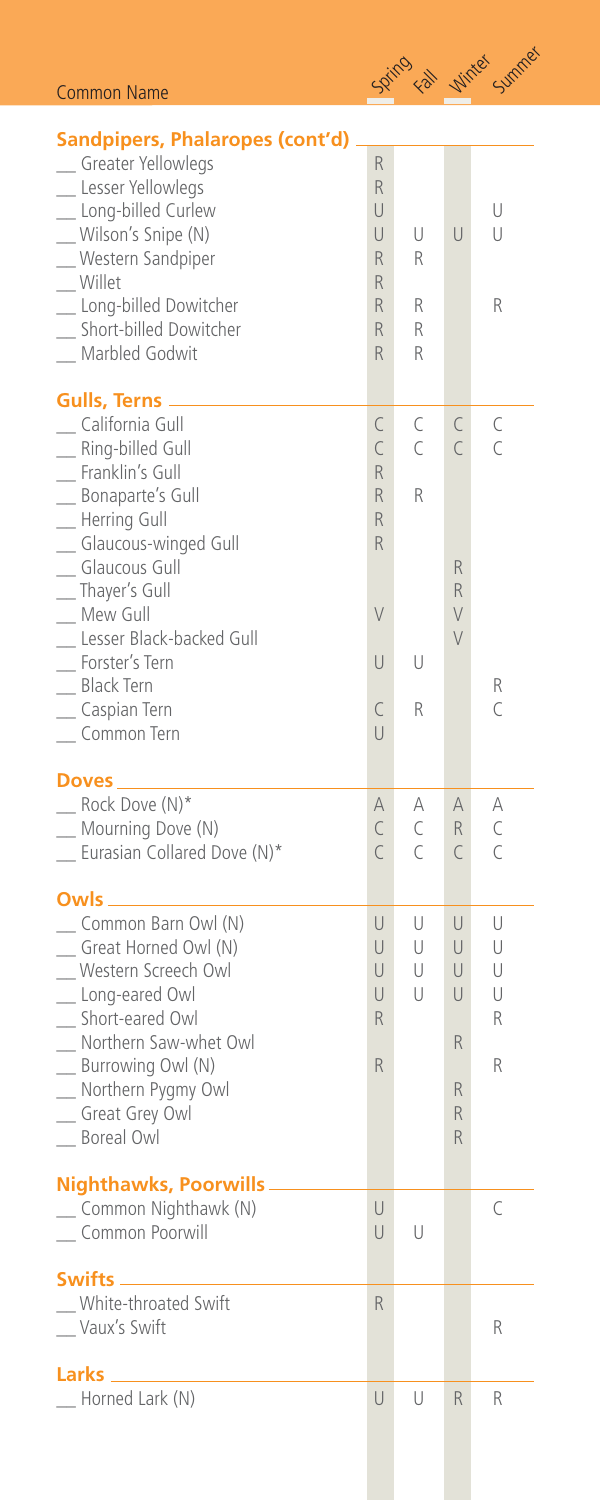#### Common Name



| <b>Hummingbirds</b>                              |                |   |           |              |
|--------------------------------------------------|----------------|---|-----------|--------------|
| _ Calliope Hummingbird                           | R              |   |           |              |
| __ Black-chinned Hummingbird (N)                 | R              |   |           |              |
| _ Broad-tailed Hummingbird                       | R              |   |           | R            |
| _ Rufous Hummingbird                             | $\mathsf R$    |   |           | R            |
|                                                  |                |   |           |              |
| <b>Kingfishers</b>                               |                |   |           |              |
| _ Belted Kingfisher (N)                          | C              | C | C         | C            |
|                                                  |                |   |           |              |
| <b>Woodpeckers</b>                               |                |   |           |              |
| _ Downy Woodpecker (N)                           | U              | R | R         | U            |
| _ Hairy Woodpecker                               | R              | R | R         | R            |
| _ Northern Flicker (N)                           | $\mathsf C$    | C | C         | C            |
| _ Lewis' Woodpecker                              | $\mathsf R$    |   |           | R            |
| _ Yellow-bellied Sapsucker                       | $\mathsf R$    |   |           |              |
| _ Pileated Woodpecker                            |                |   | R         |              |
| <b>Kingbirds, Flycatchers</b>                    |                |   |           |              |
| _ Dusky Flycatcher                               | R              | R |           | R            |
| Willow Flycatcher                                | R              | R |           | R            |
| _ Gray Flycatcher                                | $\mathsf R$    |   |           | R            |
| _ Western Flycatcher                             | R              |   |           |              |
| _ Hammond's Flycatcher                           | R              | R |           |              |
| _ Cordilleran Flycatcher                         | R              | R |           |              |
| _ Ash-throated Flycatcher                        | $\mathsf R$    | R |           |              |
| __ Say's Phoebe (N)                              | U              |   |           | U            |
| _ Western Wood Pewee (N)                         | $\mathsf R$    |   |           |              |
| _ Western Kingbird (N)                           | $\mathsf{C}$   | U |           | C            |
| _ Eastern Kingbird (N)                           | U              | U |           | U            |
|                                                  |                |   |           |              |
| Swallows ____                                    |                |   |           |              |
| _ Violet-green Swallow (N)                       | C              | U |           | С            |
| __ Northern Rough-winged Swallow (N)             | $\subset$      | U | R         | $\mathsf{C}$ |
| _ Tree Swallow (N)                               | $\mathsf R$    |   |           |              |
| $\angle$ Cliff Swallow (N)                       | $\overline{C}$ | U |           | A            |
| _ Barn Swallow (N)                               | $\overline{C}$ | U | R         | C            |
| _ Bank Swallow (N)                               | $\overline{C}$ | U |           | C            |
|                                                  |                |   |           |              |
| <b>Ravens, Crows, Jays</b><br>_ Common Raven (N) | $\bigcup$      | U | $\bigcup$ | U            |
| _ American Crow (N)                              | U              | U | U         | U            |
| _ Black-billed Magpie (N)                        | A              | A | A         | A            |
| _ Gray Jay                                       |                |   | R         |              |
| __ Steller's Jay                                 |                |   | R         |              |
| Blue Jay                                         |                |   | R         |              |
| Western Scrub Jay                                |                |   | R         |              |
| Pinyon Jay                                       |                |   | R         |              |
| Clark's Nutcracker                               |                |   | R         |              |
|                                                  |                |   |           |              |
| <b>Chickadees, Titmice, Bushtits</b>             |                |   |           |              |
| _ Black-capped Chickadee                         | $\mathsf R$    | R | R         |              |
| Mountain Chickadee                               | R              | R | R         |              |
|                                                  |                |   |           |              |
|                                                  |                |   |           |              |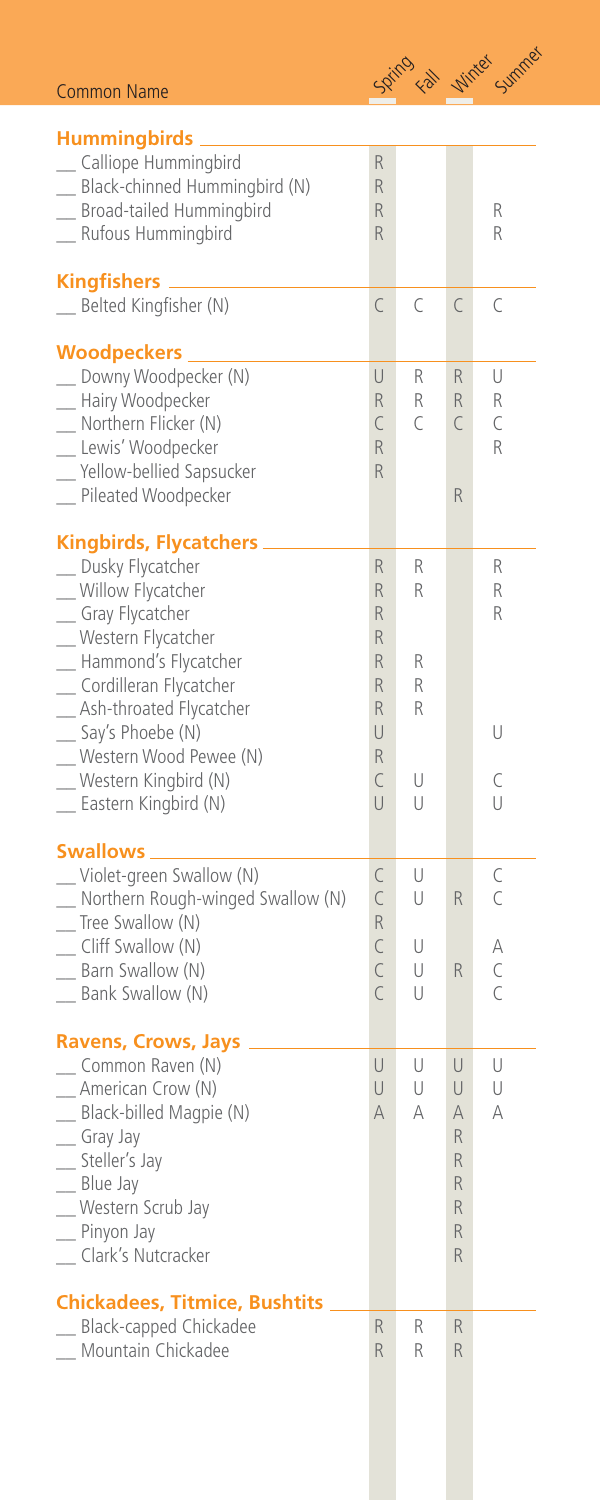

| Common Name |  |
|-------------|--|
|             |  |

| <b>Chickadees, Titmice, Bushtits (cont'd)</b> |   |   |    |   |  |
|-----------------------------------------------|---|---|----|---|--|
| Chestnut-backed Chickadee                     |   |   | R  |   |  |
| _ Juniper Titmouse                            |   | R |    |   |  |
| $\angle$ Bushtit (N)                          | R | R |    | R |  |
|                                               |   |   |    |   |  |
| <b>Nuthatches, Creepers</b>                   |   |   |    |   |  |
| Red-breasted Nuthatch                         |   | R | R  |   |  |
| _ Pygmy Nuthatch                              |   |   | R  |   |  |
| White-breasted Nuthatch                       | R |   | R  |   |  |
| _ Brown Creeper                               |   |   | R  |   |  |
|                                               |   |   |    |   |  |
| Dippers _____                                 |   |   |    |   |  |
| _ American Dipper                             | R | R | R. | R |  |
|                                               |   |   |    |   |  |
| Wrens $\rule{1em}{0.15mm}$                    |   |   |    |   |  |
| _ Canyon Wren (N)                             | U | U | U  | U |  |
| __ Rock Wren (N)                              | U |   |    | C |  |
| _ Marsh Wren (N)                              | U | U | U  | U |  |
| _ House Wren (N)                              | R | R | R  | R |  |
| _ Winter Wren (N)                             | R |   | R  |   |  |
| _ Bewick's Wren                               |   |   | R  |   |  |
|                                               |   |   |    |   |  |
| <b>Kinglets, Gnatchers .</b>                  |   |   |    |   |  |
| _ Golden-crowned Kinglet                      | R | R |    | R |  |
| _ Ruby-crowned Kinglet                        | U | U | R  | U |  |
| _ Blue-gray Gnatcher                          | R |   |    |   |  |
|                                               |   |   |    |   |  |
| <b>Thrushes, Thrashers.</b>                   |   |   |    |   |  |
| _ Veery                                       |   | R |    |   |  |
|                                               |   | C |    |   |  |
| _ American Robin (N)                          | C |   | C  | C |  |
| _ Townsend's Solitaire                        | R | R |    | R |  |
| _ Hermit Thrush                               | R | R | R  |   |  |
| Varied Thrush                                 |   | U | R  |   |  |
| _ Mountain Bluebird (N)                       |   | R |    |   |  |
| __ Sage Thrasher (N)                          | R | R |    |   |  |
|                                               |   |   |    |   |  |
| Pipits _                                      |   |   |    |   |  |
| _ American Pipit                              |   |   | R  |   |  |
|                                               |   |   |    |   |  |
| <b>Waxwings</b>                               |   |   |    |   |  |
| _ Bohemian Waxwing                            |   | R | R  |   |  |
| __ Cedar Waxwing (N)                          | U | U | R  | R |  |
|                                               |   |   |    |   |  |
| <b>Shrikes</b>                                |   |   |    |   |  |
| _ Loggerhead Shrike                           |   |   | R  |   |  |
| Northern Shrike                               |   | R | R  |   |  |
|                                               |   |   |    |   |  |
| <b>Starlings</b> ______                       |   |   |    |   |  |
| _ European Starling (N)*                      | A | A | A  | А |  |
|                                               |   |   |    |   |  |
| Vireos                                        |   |   |    |   |  |
| Warbling Vireo                                | R | R |    |   |  |
| Solitary Vireo                                | R |   |    |   |  |
| Red-eyed Vireo                                | R |   |    |   |  |
|                                               |   |   |    |   |  |
|                                               |   |   |    |   |  |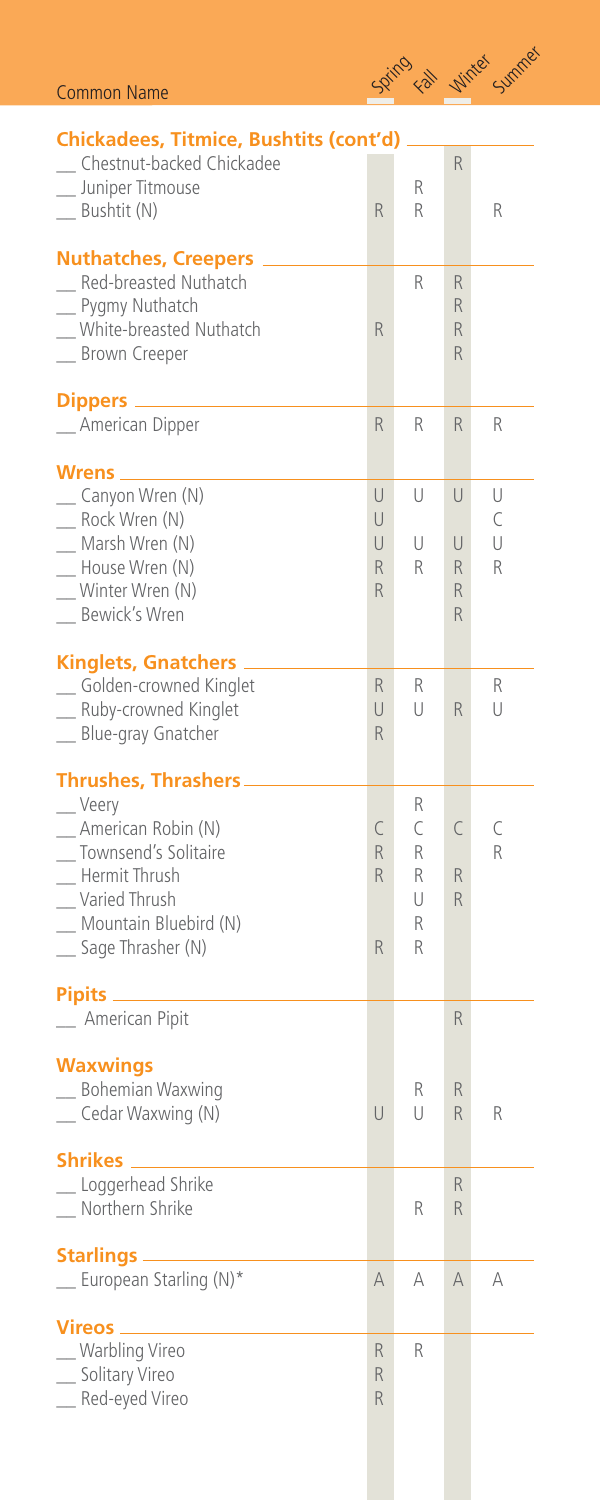

| <b>Warblers</b> <sub>-</sub>                    |                  |              |        |                |
|-------------------------------------------------|------------------|--------------|--------|----------------|
| _Yellow-rumped Warbler                          | C                | С            | R      | R              |
| Yellow Warbler (N)                              | $\overline{C}$   | C            |        | C              |
| Wilson's Warbler                                | U                | U            |        | U              |
| _ Orange-crowned Warbler                        | R                |              | R      |                |
| Nashville Warbler                               | R                |              |        |                |
| Tennessee Warbler                               | R                |              |        |                |
| _ MacGillivray's Warbler                        | R                | R            |        | R              |
| Black-throated Warbler                          |                  |              |        |                |
| _ Gray Warbler                                  | R                |              |        |                |
| _ Townsend's Warbler                            | R                |              |        |                |
| _ Common Yellowthroat (N)                       | $\overline{C}$   | C            |        | C              |
| Yellow-breasted Chat (N)                        | U                | R            |        | U              |
| Tanagers _____                                  |                  |              |        |                |
| <b>Western Tanager</b>                          | U                | U            |        | U              |
|                                                 |                  |              |        |                |
| <b>Buntings, Grosbeaks, Crossbills.</b>         | U                | R            |        | U              |
| _ Lazuli Bunting (N)<br>_ Snow Bunting          |                  |              | R      |                |
| Black-headed Grosbeak                           | R                | R            | R      | R              |
| Pine Grosbeak                                   |                  |              | R      |                |
| _ Evening Grosbeak                              |                  | R            | R      |                |
| Red Crossbill                                   |                  |              | R      |                |
|                                                 |                  |              |        |                |
| <b>Sparrows, Towhees</b>                        |                  |              |        |                |
| __ Song Sparrow (N)                             | C                | C            | C      | C              |
| _ American Tree Sparrow                         |                  | R            |        |                |
| _ Black-throated Sparrow                        |                  |              |        | R              |
| _ Vesper Sparrow (N)                            | R                |              |        |                |
| _ Savannah Sparrow                              | R                | R            |        |                |
| _ White-crowned Sparrow                         | $\overline{C}$   | C            | C      | C              |
| _ Chipping Sparrow                              | $\overline{C}$   | $\mathsf{C}$ | U      | $\overline{C}$ |
| _ Lark Sparrow (N)                              | R                | U            |        | U              |
| __ Brewer's Sparrow (N)                         |                  |              |        | R              |
| _ Lincoln's Sparrow                             | R                |              | R      |                |
| _ Fox Sparrow (N)                               | R                | R            | R      |                |
| _ Golden-crowned Sparrow                        | R                |              |        |                |
| _ Grasshopper Sparrow                           | R                |              |        |                |
| Swamp Sparrow                                   |                  | R            | R      |                |
| White-throated Sparrow                          |                  |              | R      |                |
| Harris' Sparrow                                 | $\mathsf R$<br>U |              | R<br>U |                |
| _ House Sparrow* (N)                            | U                | U<br>U       | C      | U<br>R         |
| _ Dark-eyed Junco<br><b>Green-tailed Towhee</b> | $\mathsf R$      |              |        |                |
| Spotted Towhee                                  | U                | U            |        | U              |
|                                                 |                  |              |        |                |
| <b>Blackbirds, Orioles</b>                      |                  |              |        |                |
| Red-winged Blackbird (N)                        | C                | С            | U      | A              |
| Yellow-headed Blackbird (N)                     | $\mathsf C$      | U            | U      | C              |
| _ Brewer's Blackbird (N)                        | U                | R            |        | U              |
| Brown-headed Cowbird (N)                        | $\overline{C}$   | U            | R      | $\mathsf{C}$   |
| Western Meadowlark (N)                          | $\overline{C}$   | $\mathsf{C}$ | C      | $\mathsf{C}$   |
| Bullock's Oriole (N)                            | C                | U            |        | $\overline{C}$ |
|                                                 |                  |              |        |                |